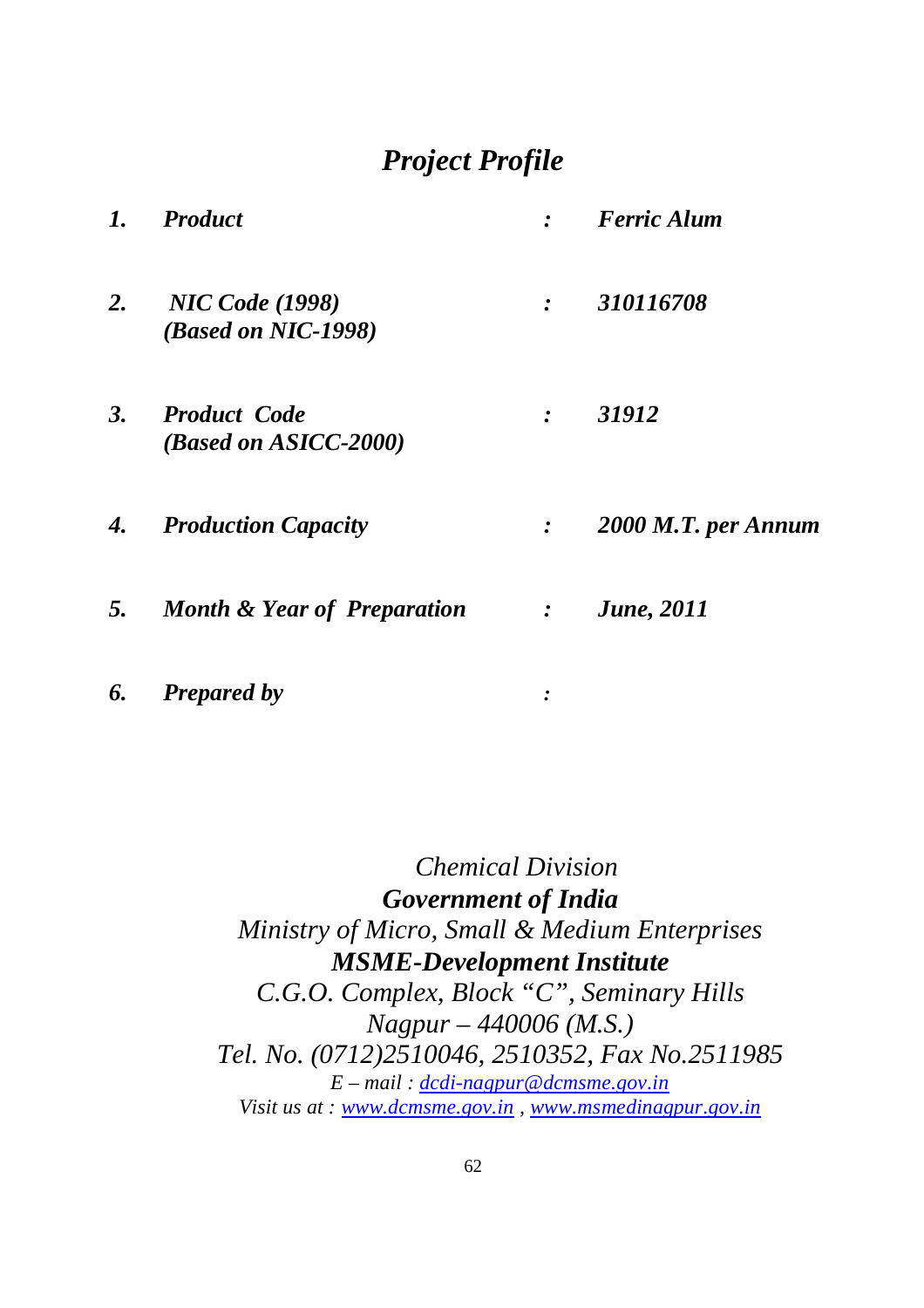## *1. INTRODUCTION OF THE PRODUCT :*

*Alum is a generic name for double salts of Aluminium Sulphate, Sodium Sulphate or Ammonium Sulphate. In the commercial line Aluminium Sulphate is also known as Alum. It is white in colour. The principal raw material for manufacturing of Alum are Bauxite and Sulphuric Acid.*

# *2. PLANT CAPACITY PER ANNUM : 2000 M.T. per Annum.*

# *3. MARKET & DEMAND ASPECTS :*

*The product has a very good market as present, as this is extensively used in water purification ( to a large extent by different Municipal Corporations), by the leather industries for tanning purposes and by the paper industries. It can also be used as a raw material for detergent cake manufacturing and also in several other products, if quality of Alum is properly controlled.*

# *4. BASIS AND PRESUMPTIONS :*

- *a. The estimates are drawn for a production capacity generally considered techno-economically viable for model type of manufacturing activity.*
- *b. The scheme is based on single shifts of 8 hours per day and 300 working days per annum.*
- *c. The interest rate on the borrowed capital has been taken as 13 % per annum.*
- *d. The cost in respect of Raw Materials, Packing Materials, Machinery & Equipments has been taken at the time of preparation of project profile and may vary from place to place and time to time.*
- *e. The rental Value of production shed is taken as per the prevailing rates and and may vary from place to place and time to time.*
- *f. The plant capacity utilization has been taken as 75 % for calculation purposes.*

# *5. IMPLEMENTATION SCHEDULE :*

*The project implementation will take about nine months. The break-up of activities with relative time for each activity is as follows:*

| Sr.  | Activity                                         | <b>Estimated Time Period</b> |
|------|--------------------------------------------------|------------------------------|
| No.  |                                                  | (Months)                     |
| (i)  | Scheme preparation & approval                    | $0 - 2$                      |
| (ii) | Registration under MSME Act 2006 and sanction of | $2 - 5$                      |
|      | loan                                             |                              |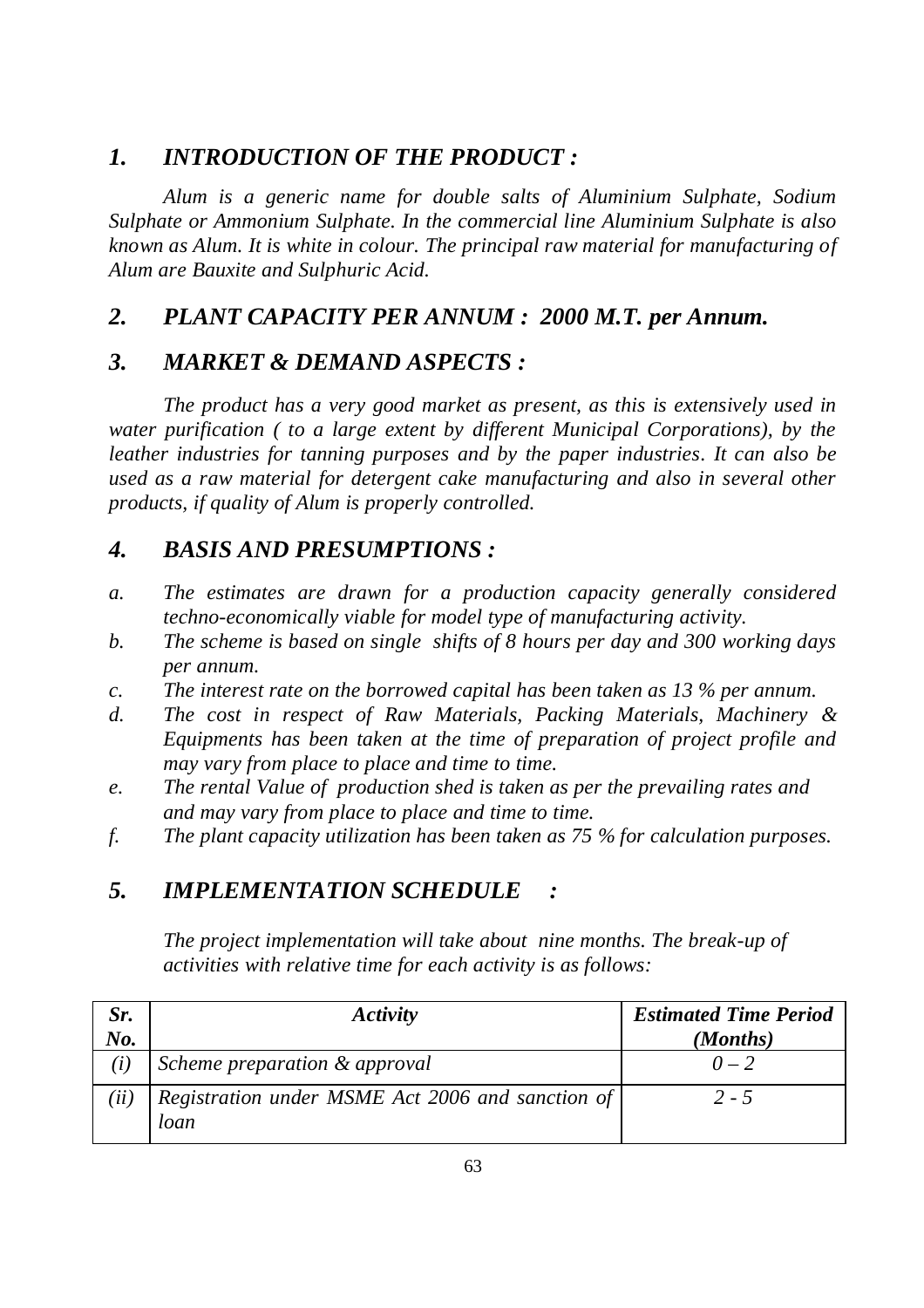| (iii)   | <b>Clearance from Pollution Control Board</b> | $3 - 6$         |
|---------|-----------------------------------------------|-----------------|
| (iv)    | <b>Placement of Orders for Machines</b>       | 4 - 5           |
| $(\nu)$ | <b>Power Connection</b>                       | $4 - 6$         |
| (vi)    | <b>Installation of Machines</b>               | $6 - 7$         |
| (vii)   | Recruitment of Staff & Trial run              | $7 - 8$         |
| (viii)  | <b>Commercial Production</b>                  | <i>onwards.</i> |

### *6. TECHNICAL ASPECTS :*

*a. PRODUCTION CAPACITY : 2000 MT P.A.*

#### *b. QUALITY CONTROL & STANDARDS :*

|       | $(1 - 0.1)$ is a second $(1 - 0.01)$              |             |  |  |  |
|-------|---------------------------------------------------|-------------|--|--|--|
| Sr.   | <b>Characteristics</b>                            | Requirement |  |  |  |
| No.   |                                                   |             |  |  |  |
| (i)   | Water Soluble Alumina $Al_2O_3$ , % by mass, Min. | 15.0        |  |  |  |
| (ii)  | Soluble Iron Compounds, % by mass, max.           | 0.7         |  |  |  |
| (iii) | pH of 5 % aqueous Solution, Min.                  | 2.7         |  |  |  |
| (iv)  | Insoluble Matter, % by mass, Max.                 | 0.5         |  |  |  |
| (v)   | <i>Basicity</i> (as $Al_2O_3$ ), % by mass, Max.  | 0.5         |  |  |  |
| (vi)  | Lead, ppm, Max.                                   | 30          |  |  |  |
| (vii) | Arsenic, ppm, Max.                                | 6           |  |  |  |

#### *IS 299:1989 (Ferric Alum Grade II)*

## *c. MANUFACTURING PROCESS :*

 $A$ *l*<sub>2</sub> $O$ <sub>3</sub>  $+$  3  $H$ <sub>2</sub> $SO$ <sub>4</sub>

$$
Steam\n\n1050C\n\nA2(SO4)3 + 3 H2O
$$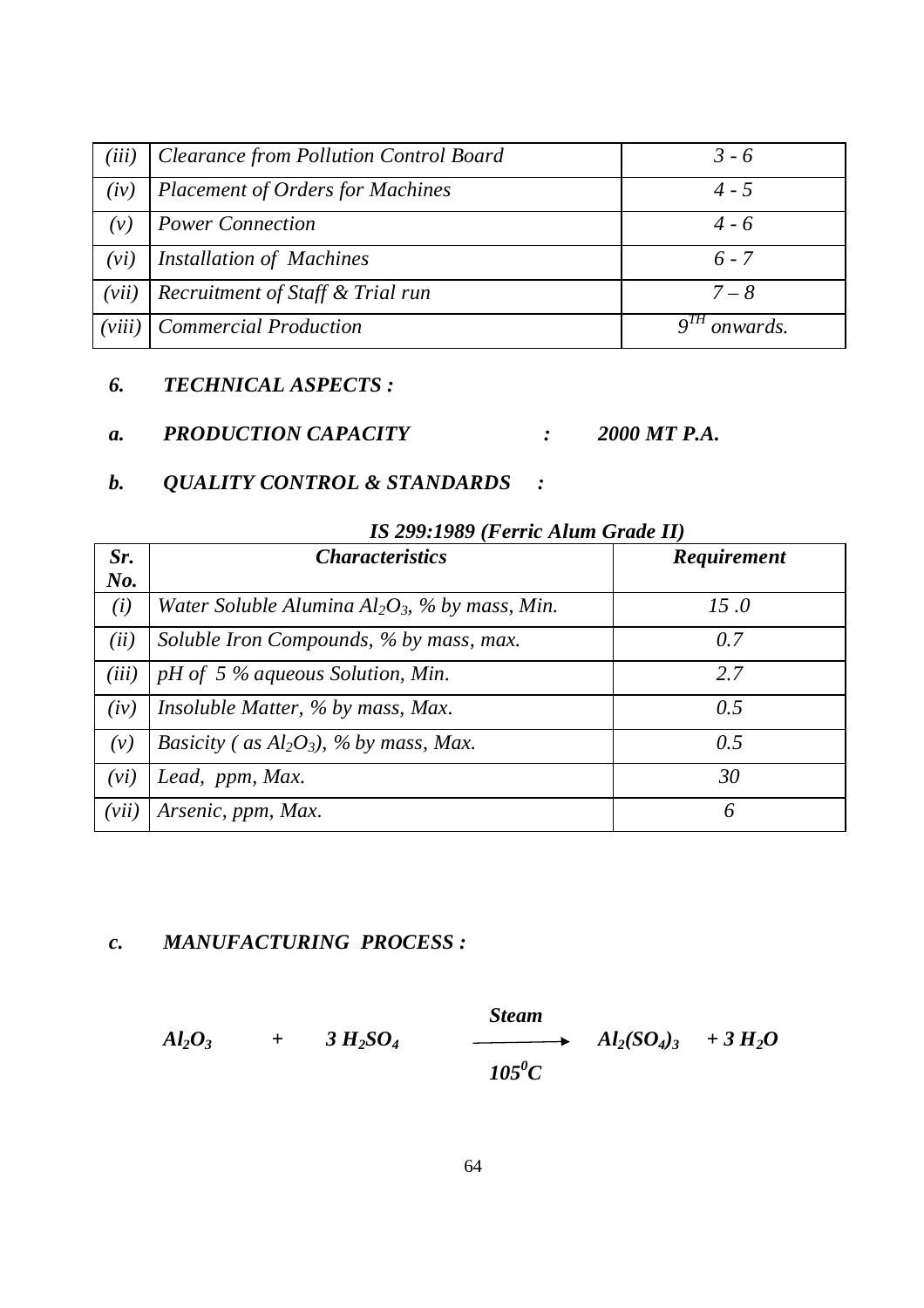*Alum is made by dissolving Bauxite in Sulphuric Acid. Crude Bauxite is crushed to 1" size in Jaw Crusher and then fed in to a pulveriser for further grinding to 200 mesh size. The powdered bauxite containing about 70-75 % o Alumina, 2 – 3 % of Ferric Oxide is charged in to a lead lined M.S. reaction tank. Sulphuric Acid of 60% concentration is added and the reaction mass is thoroughly agitated by steam. A mechanical lead lined stirrer may also be fitted to the reaction vessel for uniform agitation. The temperature is kept at 105<sup>0</sup>C – 110 <sup>0</sup>C by means of steam. Normally an excess of Bauxite is fed to achieve maximum conversion. It takes about 8- 10 hours for complete reaction. When the specific gravity reaches to 60 degree TW, the solution is run to a large settling tank. In the settling tank, flaked glue is also added to facilitate coagulation of suspended materials. After settling, the clear solution of Aluminium Sulphate is decanted or filtered in wooden plate & frame press. The pressed Cake is washed with water and washings can be used in next batch. If pure Aluminium Sulphate is required, Barium Sulphide is added in the form of black ash to reduce Ferric Sulphate, so the Ferrous state effect precipitation of iron. The clear liquor is drawn from the settling tank and send to the concentrator. It takes about 8- 10 hours for concentration and then concentrated liquor is taken at this stage to the plastic moulds, where it solidifies on further cooling.*

| Sr.  | <b>Description</b>                                          | <i><b>Quantity</b></i> | Value $(Rs.)$ |
|------|-------------------------------------------------------------|------------------------|---------------|
| No.  |                                                             |                        |               |
| (a)  | Land & Building                                             |                        |               |
|      | Total 1500 Sq. Mtrs. (Covered area of 300 Sq. Mtrs. On rent | L.S.                   | 15,000        |
| (b)  | <b>Machinery &amp; Equipments</b>                           |                        |               |
| (i)  | Jaw Crusher, Single toggle type size $5''$ x $9''$ with     |                        |               |
|      | Manganese steel Jaws & side plates, heavy duty fly wheel,   |                        |               |
|      | Capacity 1 Ton per hour. Complete with 5 H.P. motor and     | 1 No.                  | $1,10,000/-$  |
|      | starter.                                                    |                        |               |
| (ii) | Pulveriser, Swing Hammer type 32" size suction blowers,     | 1 No.                  | 3,30,000/     |
|      | air separator, complete with 40 HP motor and Starter.       |                        |               |

*7. FINANCIAL ASPECTS :*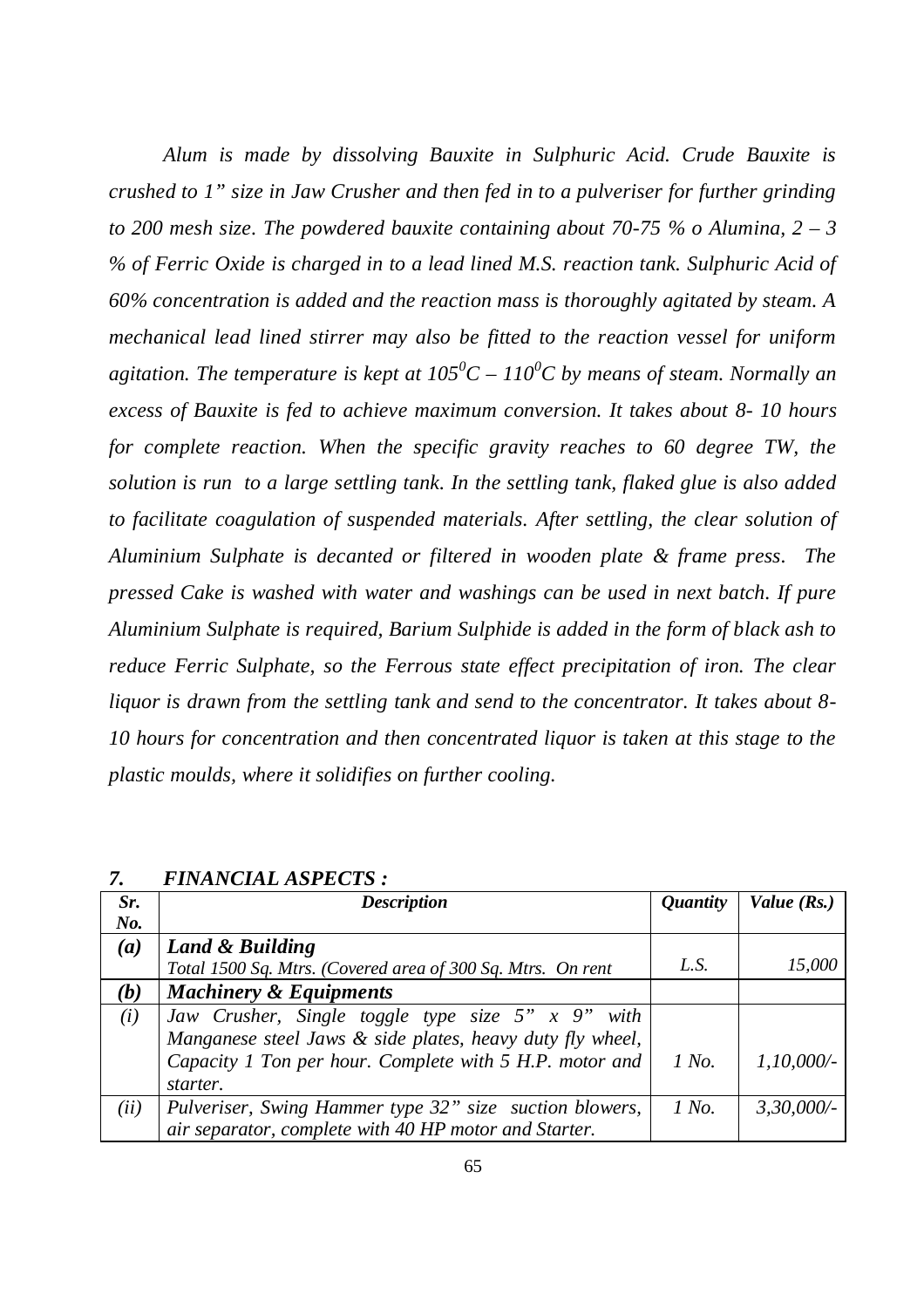|        |                                                                           | Or say               | 26,84,000/-   |
|--------|---------------------------------------------------------------------------|----------------------|---------------|
|        |                                                                           | <b>Total</b>         | 26,83,700     |
| (xy)   | Preoperative Expenses                                                     | L.S.                 | $25,000/$ -   |
|        | machinery & equipments.                                                   |                      |               |
| (xiv)  | Electrification & Installation Charges $\mathcal Q$ 10 % of the cost of   |                      | $2,41,700/-$  |
| (xiii) | Cost of Office furniture & equipments                                     | L.S.                 | $40,000/$ -   |
|        | <b>Chemical Laboratory</b>                                                |                      |               |
| (xii)  | Chemical Balance, Glassware and misc. equipments for                      | L.S.                 | 57,500/-      |
| (xi)   | Cost of Moulds                                                            | L.S.                 | 90,000/-      |
| (x)    | Chain hoist & changing bucket with supporting girders                     | 1 No.                | 44,000/-      |
| (ix)   | Acid Pump $1.5" x 1"$ complete with 3 H.P. motor                          | 1 No.                | 39,500/-      |
|        | lead lined with acid feeding and discharge attachments etc.               |                      |               |
| (viii) | Sulphuric Acd Storage tank, 25 MT capacity made of MS                     | $2$ Nos.             | $2,20,000/$ - |
| (vii)  | Water Softening plant                                                     | 1 No.                | $1,00,000/$ - |
|        | doors and bars, ash plate, chimney and refractory etc.                    |                      |               |
|        | and overhead tanks, standard boiler mounting fitting, fire                |                      |               |
|        | with box, steam generator, water heater, motorised pump                   |                      |               |
|        | multitubular vertical working pressure 100 psi complete                   |                      |               |
| (vi)   | Boiler Coal Fired, Capacity : 300 Kgs./ hrs, Smoke tube,                  | 1 No.                | $4,40,000/$ - |
| (v)    | Evaporation Tanks M.S. Lead bonded Steam heating,<br>Capacity: 3500 Ltrs. |                      | $1,98,000/$ - |
|        | fittings, Capacity: 3500 Ltrs                                             | $3$ Nos.<br>$3$ Nos. | $1,98,000/$ - |
|        | with acid proof brick with discharge valve and Other                      |                      |               |
| (iv)   | Settling Tank with conical bottom & lined from Inner side                 |                      |               |
|        | assembly, Lead bonded steam coil and discharge valves.                    |                      |               |
|        | stirrer operated by 5 H.P. motor alon with reduction gear                 |                      |               |
|        | lined, covered with acid proof bricks fitted with mechanical              |                      |               |
| (iii)  | Digester M.S. Lead tank, Capacity 3500 litres, inside Lead                | $2$ Nos.             | 5,50,000/     |

# *(c) Raw Materials per Month :*

| Sr. No. | <b>Description</b>                             | <i><b>Quantity</b></i> | Value $(Rs.)$ |
|---------|------------------------------------------------|------------------------|---------------|
| (i)     | Bauxite $\omega$ Rs.1200/- per MT              | 42 MT                  | 50,400/-      |
| (ii)    | Sulphuric Acid (98 %) $\omega$ Rs.6,000 per MT | 57 M.T.                | 3,42,000/     |
| (iii)   | Glue & other misc. laboratory chemicals        | L.S.                   | 10,000/       |
|         |                                                | <b>Total</b>           | $4,02,400/$ - |

# *(d) Salary & Wages per Month :*

| Sr. No. | <b>Description</b> | <i><b>Quantity</b></i> | Value (Rs.) |
|---------|--------------------|------------------------|-------------|
| (i)     | Manager / Chemist  | 1 No.                  | 6,000/      |
| (iii)   | Skilled labour     | 3 No.                  | $9,000/$ -  |
| (iii)   | Unskilled labour   | 8 Nos.                 | 20,000/     |
|         |                    | <b>Total</b>           | 35,000/-    |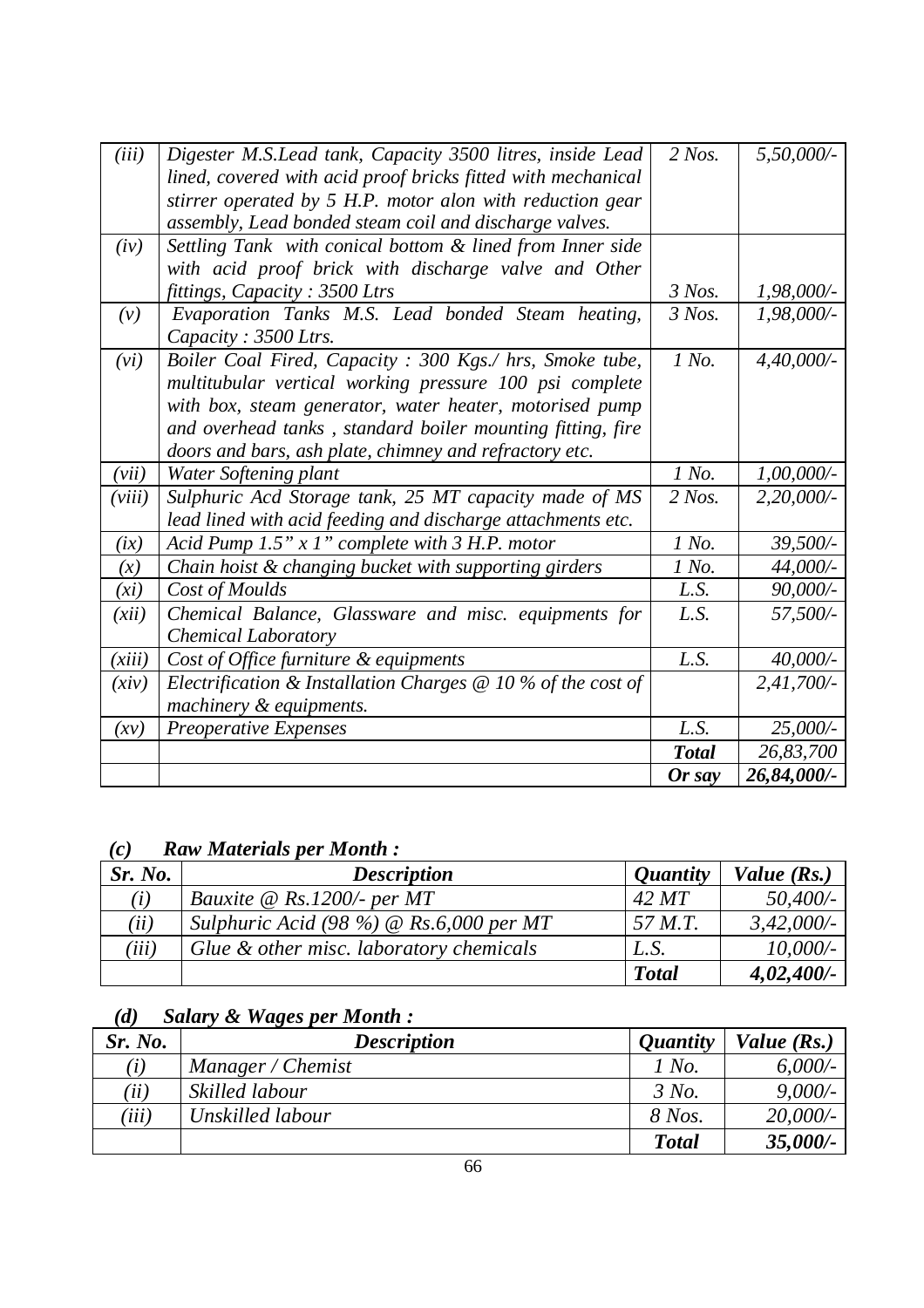#### *(e) Utilities per Month :*

| Sr. No. | <b>Description</b>                       | <i><b>Ouantity</b></i> | Value $(Rs.)$ |
|---------|------------------------------------------|------------------------|---------------|
| (i)     | Power $\omega$ Rs.5.5/KWH                | 55 HP                  | $17,500/-$    |
| (iii)   | Water                                    | L.S.                   | 2,500/        |
| (iii)   | White Coal $\mathcal{Q}$ Rs.2,500 per MT | 20~MT                  | 50,000/-      |
|         |                                          | <b>Total</b>           | 70,000/-      |

## *(f) Other Expenses per Month :*

| Sr. No. | <b>Description</b>                               | <i><b>Quantity</b></i> | Value (Rs.) |
|---------|--------------------------------------------------|------------------------|-------------|
| (i)     | Rent                                             | L.S.                   | $15,000/-$  |
| (ii)    | Postage & Stationery                             | L.S.                   | $1,000/$ -  |
| (iii)   | Telephone                                        | L.S.                   | 2,000/      |
| (iv)    | Repair & Maintenance                             | L.S.                   | $5,000/$ -  |
| (v)     | Insurance $\omega$ 2% of the cost of Machinery & |                        | $4,000/$ -  |
|         | Equip.                                           |                        |             |
| (vi)    | Marketing & Travelling Expenses                  | L.S.                   | $10,000/$ - |
|         |                                                  | <b>Total</b>           | 37,000/-    |

| $\left( \varrho \right)$ | Working Capital for One Month $(c+d+e+f)$ |          | $Rs.5,44,400/-$   |
|--------------------------|-------------------------------------------|----------|-------------------|
| (h)                      | <b>Working Capital for three Months</b>   |          | $Rs.16,33,200/$ - |
|                          |                                           | $Or$ say | $Rs.16,33,000/$ - |
| (i)                      | <b>Total Capital Investment</b> $(b+h)$   |          | $Rs.43,17,000/-$  |

## *9. FINANCIAL ANALYSIS :*

## *(a) Cost of production per Annum :*

| Sr. No. | <b>Description</b>                                           | Value $(Rs.)$ |
|---------|--------------------------------------------------------------|---------------|
| (i)     | <b>Raw Materials</b>                                         | 48,28,800/-   |
| (ii)    | Salary & Wages                                               | $4,20,000/$ - |
| (iii)   | <i>Utilities</i>                                             | 8,40,000/-    |
| (iv)    | Other Expenses                                               | $4,44,000/$ - |
| (v)     | Depreciation on Machinery & Equipments $\mathcal Q$ 10% p.a. | 2,41,700/     |
| (vi)    | Interest on borrowed capital $\omega$ 13 % p.a.              | $5,61,210/-$  |
|         | <b>Total</b>                                                 | $73,35,710/-$ |
|         | $Or$ say                                                     | 73,36,000/-   |

# *(b) Turnover per Annum :*

| Sr. 1<br>No. | <b>Description</b>                                  | Value $(Rs)$ . |
|--------------|-----------------------------------------------------|----------------|
| $\it i$ .    | 1500 MT of Ferric Alum $\mathcal Q$ Rs.5,700 per MT | 85,50,000/-    |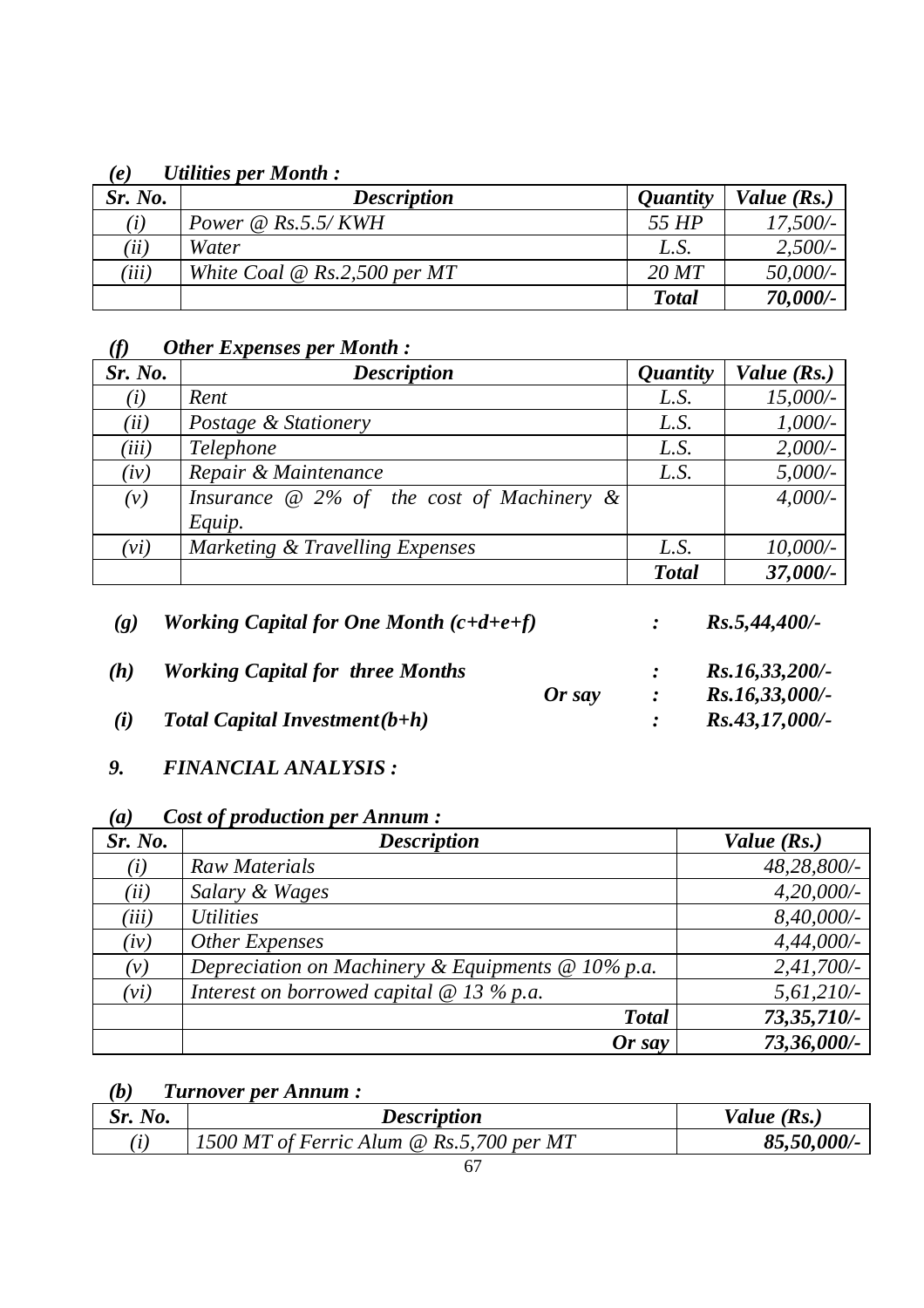*(c) Net Profit per Year :*

| Net Profit | $=$ | <i>Total turnover</i> | $\overline{\phantom{0}}$ | Total cost of production |
|------------|-----|-----------------------|--------------------------|--------------------------|
|            |     | 85,50,000<br>$=$      |                          | 73,36,000<br>$\sim$      |

# *= 12,14,000*

*(d) Profit Ration on Sales :*

| Profit Ratio on Sales | Net Profit<br>-------------------- $x$ 100<br>Total turnover |
|-----------------------|--------------------------------------------------------------|
|                       | 12,14,000<br>-- x 100<br>------<br>85,50,000                 |
|                       |                                                              |

#### *= 14.20 %*

## *(e) Rate of Return (ROR) on Total Capital Investment:*

| <b>ROR</b> | Net Profit per annum<br><i>x</i> 100<br><b>Total Capital Investment</b> |  |
|------------|-------------------------------------------------------------------------|--|
|            | 12,14,000<br>43,17,000                                                  |  |
|            | 28.12 %                                                                 |  |

*(f) Break Even Analysis :*

## $Fixed Cost:$

| Sr. No. | <b>Description</b>                                  | Amount (Rs.)  |
|---------|-----------------------------------------------------|---------------|
| 01.     | Depreciation on Machinery & Equipments $\omega$ 10% | 2,41,700/     |
|         | p.a.                                                |               |
| 02.     | Interest on Total Capital Investment $@$ 13% p.a.   | 5,61,210/     |
| 03.     | 40 % of Salary & Wages                              | $1,68,000/$ - |
| 04.     | 40 % of Other Expenses                              | $1,77,600/-$  |
|         | <b>Total</b>                                        | 11,48,510/-   |
|         | $Or$ say                                            | 11,49,000/-   |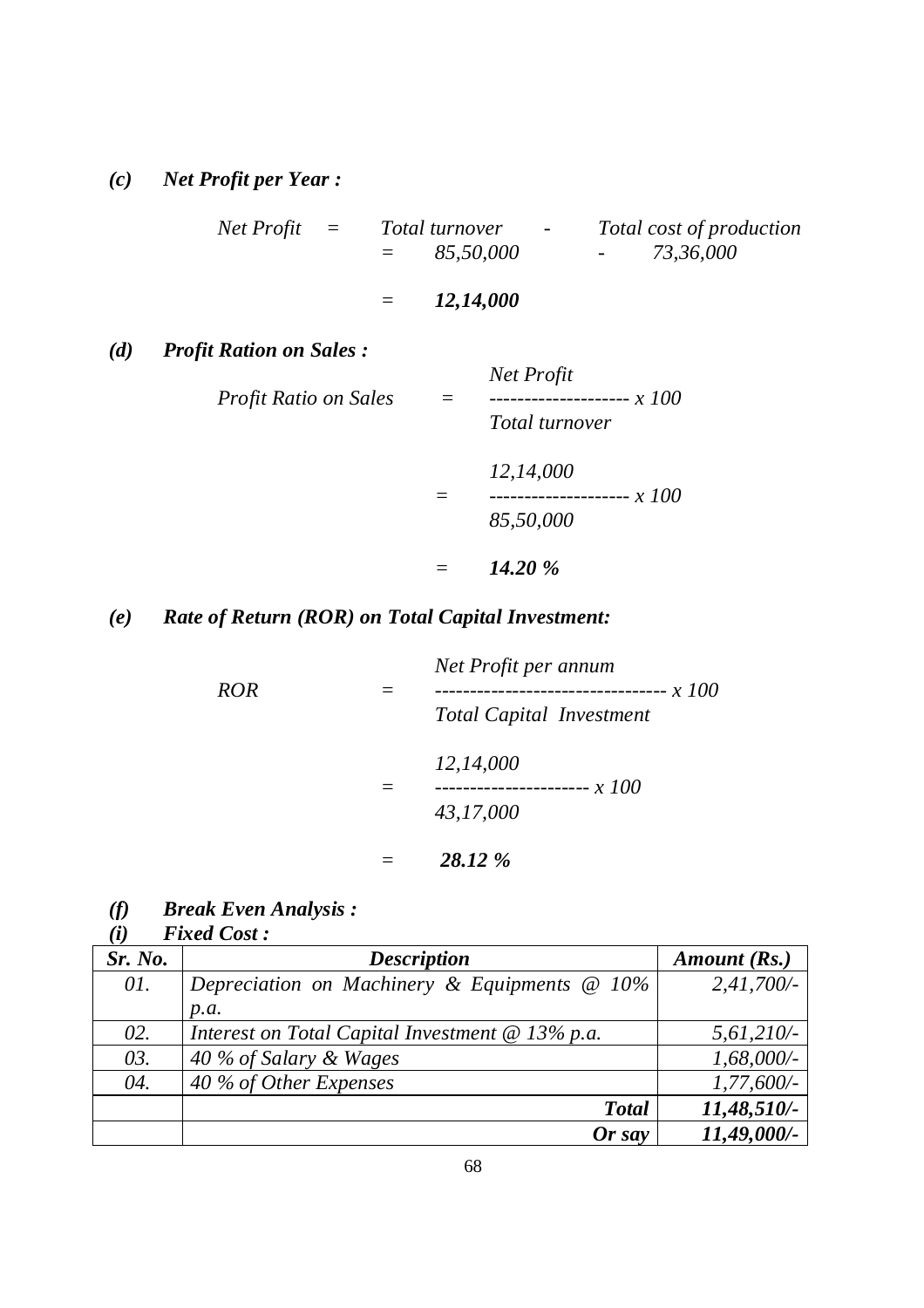### *(ii) Break Even Point (B.E.P.) :*

*Fixed Cost B.E.P. = -------------------------- x 100 Fixed Cost + Profit 11,49,000 = --------------------------------- x 100 11,49,000 + 12,14,000 = 48.62 %*

#### *Name and Addresses of Plant and Machinery Suppliers:*

- *1. M/s. Batliboi & Co., 26, R.N. Mukherjee Road, Kolkata - 1.*
- *2. M/s. Rank & Co., Ring Road, Wazirpur Industrial Estate, New Delhi – 52.*
- *3. M/s. Megatech International Pvt. Ltd., G-1, 1428, RIICO Industrial Area, Phase 5, Bhiwadi (Rajasthan) Contact Person : Shri Praveen Kumar Sharma Tel. No.91-1493-512430, Mb.919772214144. Web site :http://www.cement-plant.com*

#### *Boilers:*

- *4. M/s. Ross Boilers, 33, Burhani Industrial Estate, Kondhwa Bhudruk, Pune – 411 037. Tel. No. 020 - 24269393, 24272293, Fax No.020 – 24269562 Mb. No. 09822012844, 09922433674, Web site : www.rossindia.com*
- *5. M/s. Micro Dynamics Pvt. Ltd., T – 181 – 1/A, MIDC Bhosari, Pune – 411 026. Tel. No.020-27120839 / 30685454, Fax No. 020 – 30685466, Mb:09371313151.*

*Web site : www.indiamart.com*

## *White Coal :*

*1. M/s. Hadoti Biotech Pvt. Ltd., Spl. 3(1) Chambal Industrial Area, Opp. Multimetals, Kota. (Rajasthan) – 324 004, Contact Person: Mr. Shankar Lal Mittal, Phone No. 0744-2209807, Fax No. 0744-2481990, Mob. No. 09414189139 /09413351815, Web : www.hadotiboitech.com E-mail ID: hadotibiotech@rediffmail.com*